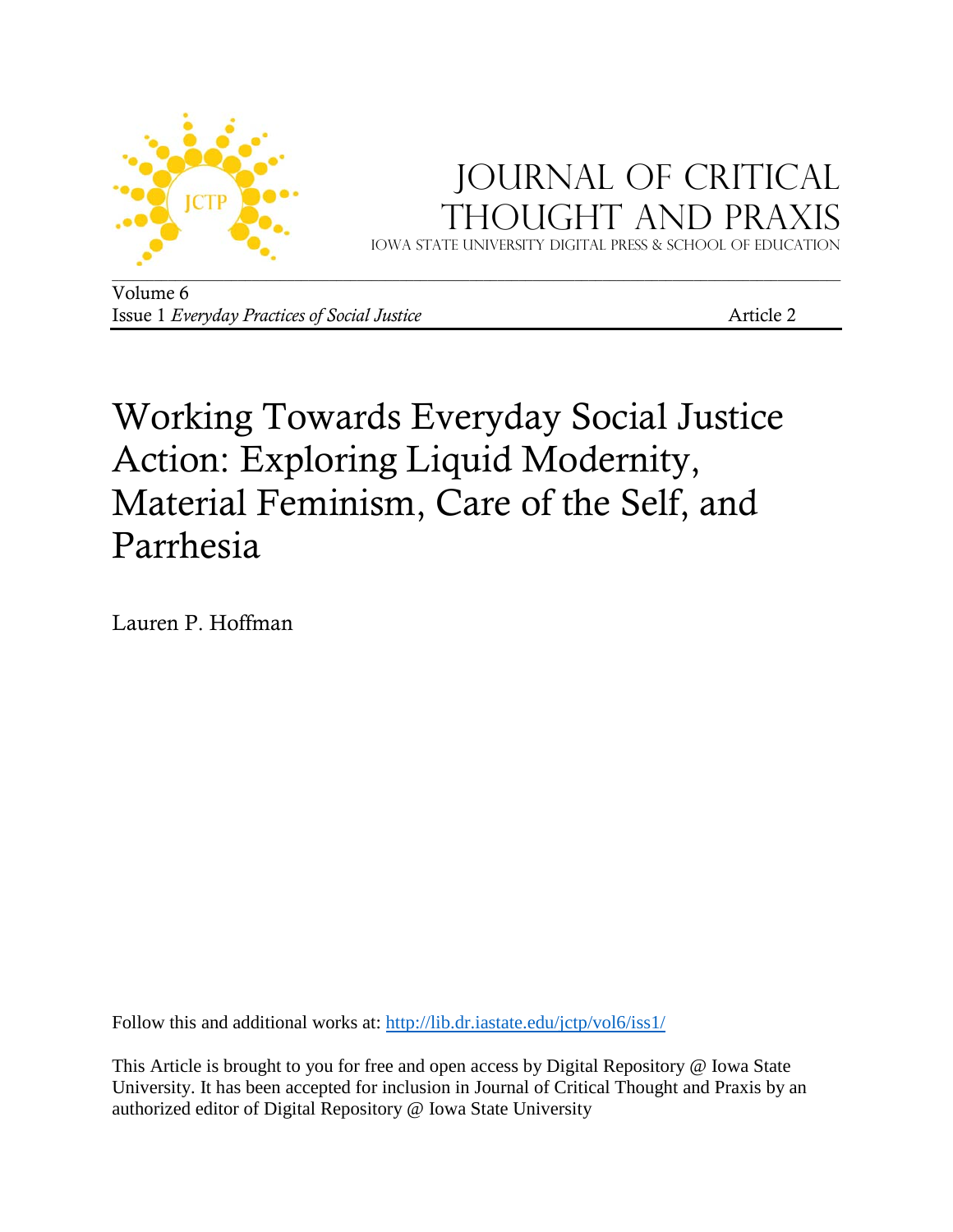# **Working Towards Everyday Social Justice Action: Exploring Liquid Modernity, Material Feminisms, Care of the Self, and Parrhesia**

Lauren P. Hoffman[\\*](#page-1-0) *Lewis University*

*The purpose of this paper is to explore the difficulty many critically prepared educators and leaders experience when wanting to translate their social justice knowledge into everyday social justice practices. Even though these individuals are critically conscious and want to critically act, many become overwhelmed with the enormity of the neoliberal crisis, tend to fear actually acting against or speaking up in the face of injustice, and may become cynical in terms of even believing in the possibility of any type of educational and social transformation. To address this reticence, the postmodern and posthuman concepts of liquid modernity (Bauman, 2006, 2007) material feminisms (Barad, 2007,2008), care of the self and parrhesia (Foucault, 2001, 2005, 2011) were presented to educational leadership doctoral students as ideas to explicitly challenge their issues of fear and cynicism. Findings suggest these are important concepts that may assist critical educators in extending their critical knowledge into everyday social justice action.*

**Keywords:** Critical Theory | Postmodernism | Posthumanism | Social Justice Action

My interest in exploring every day acts of social justice is fueled by the cynicism and fear of acting and speaking up in the face of injustice I have witnessed in my work with critically-prepared doctoral students, graduates, educators, and educational leaders. I am referring to educators who have been prepared to be critical scholars, who understand the neoliberal stranglehold on education and society, who understand issues of power, knowledge, and social control, who understand the significant differences between schooling and education, who understand the value and need for public scholarship, and who desperately want to create a different vision and future for students, families, and communities who are marginalized and essentially disposed of in society. These are educators who critically understand and identify the effects of unjust policies, laws, procedures, and practices, can suggest alternatives, and have strong arguments why the alternatives would be more equitable and just. However, even though such individuals are critically-conscious and want to critically act for social justice, many become overwhelmed with the enormity of the neoliberal crisis, tend to fear actually acting against or speaking up in the face of injustice, and may become cynical in terms of even believing in the possibility of any type of educational and social transformation. The fear they describe and their apparent lack of self-efficacy is very real to them, and though there are many reasons why they do not tend to speak up against injustice, the students I am referring to often

<span id="page-1-0"></span> <sup>\*</sup> Correspondence can be directed to Lauren P. Hoffman at lphoffman9@gmail.com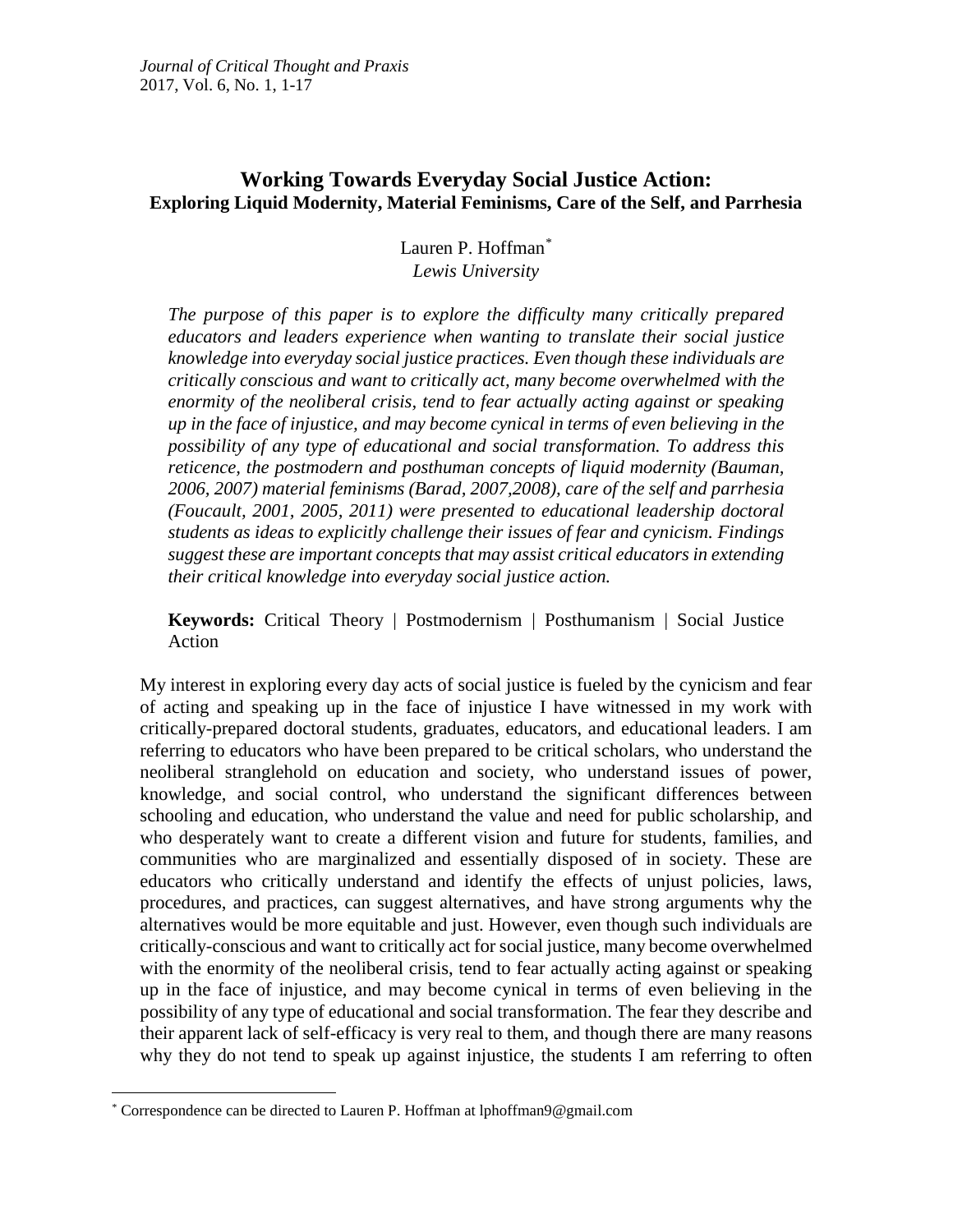discuss such things as losing their jobs, being alienated by their peers, and/or being prevented from acting by individuals of authority.

This reticence is consistent with Solórzano and Bernal's (2001) discussion of internal and external resistance. Internal resistance suggests there is a critically conscious critique and understanding of the oppression or injustice, however, for a variety of reasons the individual is not comfortable acting out visibly. This type of resistance to injustice is more subtle and inconspicuous, however, the key is that there is critical awareness of the injustice. External resistance includes both a critically conscious critique as well as some type of overt and visible behavior that challenges an unjust norm, expectation, or practice. Solórzano and Bernal suggested these forms of resistance are actually fluid, may occur simultaneously based on the particular circumstances, and remind us it is important to not overly romanticize the more overt and public forms of resistance. It should be noted that while the students I am referring to do have a critical critique and can be described as resisting internally, they have communicated their dissatisfaction with their own hesitancy or lack of public, overt resistance. They voice their concern about being complicit in the status quo by not speaking up when they know they could and should take a stand.

There are multiple reasons for one's critical awareness and social justice action and inaction. For example, Solórzano and Bernal (2001) referred to a study of Chicanas who participated in a school walkout in 1968, which indicated that personal and family background, mentors, and role models contributed significantly to their own social justice action. For some, it was their parents' community involvement and political action that appeared to be highly influential and for others it was the compassion and care expressed by their parents to care for those in need. What emerged in this study is that the value to act for social justice appeared to be based on the participants' own family and personal histories.

Karen Sullivan (2009), a graduate of the doctoral program discussed in this paper, explored the issue of White principals demonstrating social justice leadership in her unpublished dissertation entitled "I Question Whether I Can Do It:" White Principals' Beliefs about Their Ability To Do Social Justice Work. The findings revealed that participants identified racism as being present and visible in their schools in both overt and subtle forms. They also acknowledged systemic institutionalized racism in many of the practices and procedures of the district. Although they stated their willingness to work toward social justice goals, the principals in this study demonstrated they did not consistently act or speak up in the face of injustice because they did not believe in their own ability to do so and be seen as credible. Their lack of self-efficacy became a primary contributing factor for their inaction.

Both Weiner (2003) and Foster (2002, 2003) suggested Foucault's concept of governmentality as an important concept to help interrogate how dominant social institutions have the power to shut down oppositional practices and create inaction. Briefly, *governmentality* refers to disciplinary and regulatory mechanisms of control directed at individuals as well as populations of people that include such things as regimes of truth, accepted discourse, surveillance, obedience, that become embedded and accepted in daily life as a citizen (Foucault, 2010). Individuals and groups internalize these mechanisms of control to essentially discipline themselves to do what the nation, state, or institution expects. Therefore, another possible reason an individual may not actively work for social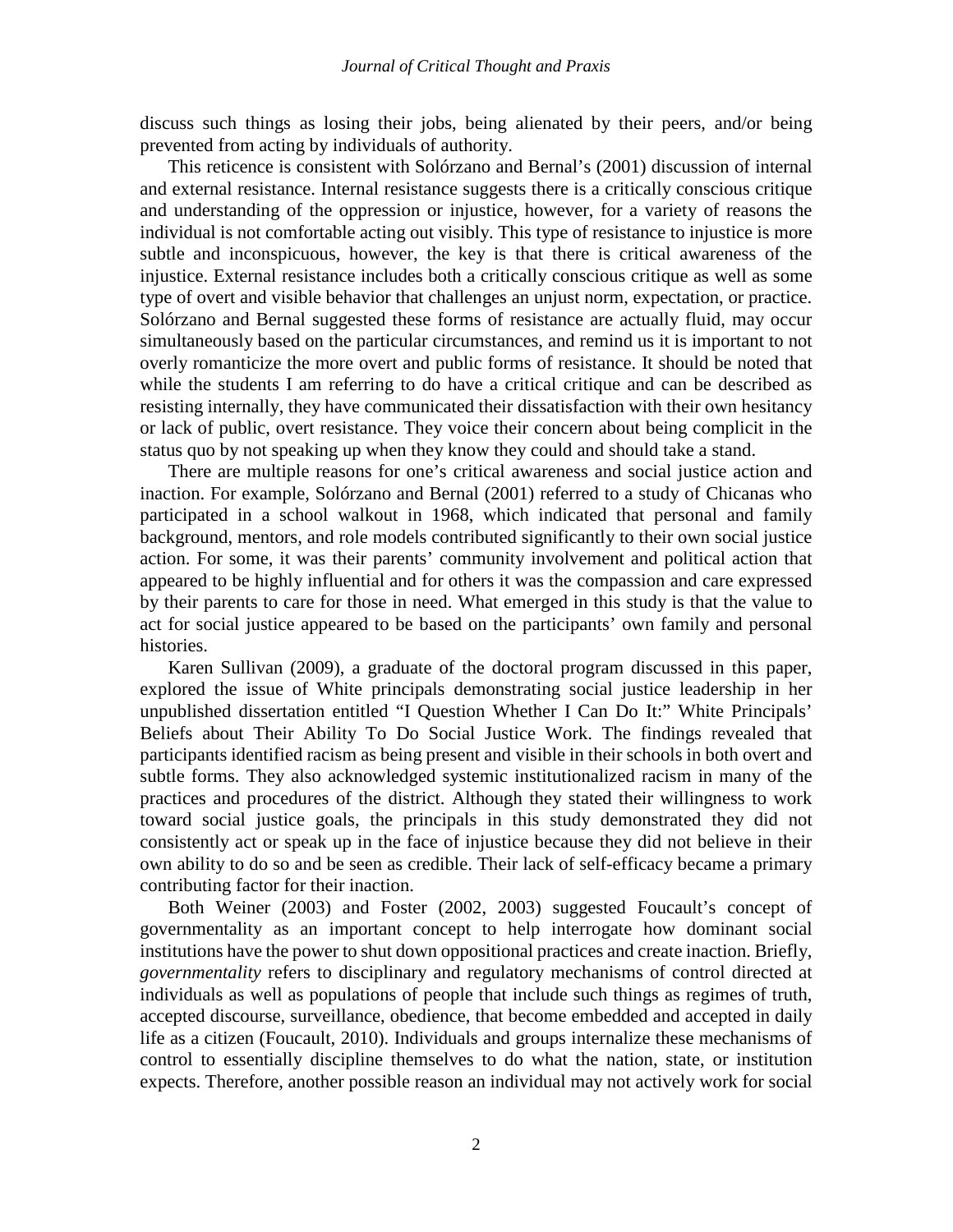justice is because they have been co-opted by the dominant power structure and are controlled or greatly influenced in terms of how to think and act without necessarily being conscious of the process.

Another possibility for inaction is naïve cynicism, which is a defensive posture that reflects avoidance of dissent and a tendency to reject ambiguity, uncertainty, unpredictability, and incompleteness (Solnit, 2016). I have heard many students express a sense of hopelessness and failure without large-scale, complete reform. They do not recognize local smaller moves as very important or meaningful in the overall scheme of things. Instead, their reactions sometimes vary between healthy skepticism to outright cynicism, which seems to be paralyzing them in their desire to act critically and do the work they have academically and personally learned is the right thing to do. Whatever the reason for the students' difficulty translating their critical knowledge into action, I was committed to exploring new possibilities of study and adjustments in the program.

The doctoral program I am referring to is grounded in critical theory and social justice and explores critical educational issues related to the changing conditions youth now face as well as the degree to which they have been put at risk by social policy, institutional mismanagement, and shifting cultural attitudes. This knowledge is an ethical necessity and discourse about youth suggests educators and leaders must be prepared to address these pressing social and political issues in their neighborhood, school, community, and society. The program is committed to preparing social justice advocates from a variety of professional backgrounds who understand the complexity of the current context and who accept the challenge of creating alternative possibilities in order to educate students to live in a multicultural world and to address what it means to have a voice in shaping one's future. Every day acts of social justice practice are discussed in multiple ways given the broad spectrum of the student's professional backgrounds. For example, every day social justice practice is studied in formal terms of how it relates to policy, law, curriculum, pedagogy, organizations, culture, leadership, and research as well as the emergent interactions that occur when individuals are silenced, disrespected, excluded, or treated as invisible and disposable. The curriculum emphasizes a rich and multifaceted critical knowledge base and is highly informed by foundations of education including the study of philosophy, history, sociology, social science, curriculum theory, and transformative leadership. Students learn that theory, research, and practice are inseparable and the interaction offers a compelling vision of the transformative work so desperately needed today. Students progress through the program in a cohort of approximately 10 students and the program faculty teach using highly interactive and personalized pedagogy where relationships among the students and faculty is highly valued. Theoretically-informed dissertations with some dimension of a social justice focus are expected.

I had the opportunity to design this program in 2004 and have directed the program from its inception. I was committed to making this program unique in the sense that it would engage critical, moral, cultural, and ethical studies in education and leadership and confront critical issues of marginalization and oppression related to race, class, gender, sexual orientation, religion, ethnicity, and ability. In the early years of the program there was considerable push-back from education faculty and some university administrators because the program was not merely addressing technical education issues. However, over the years the program began to admit, not only students from the field of P-12 education,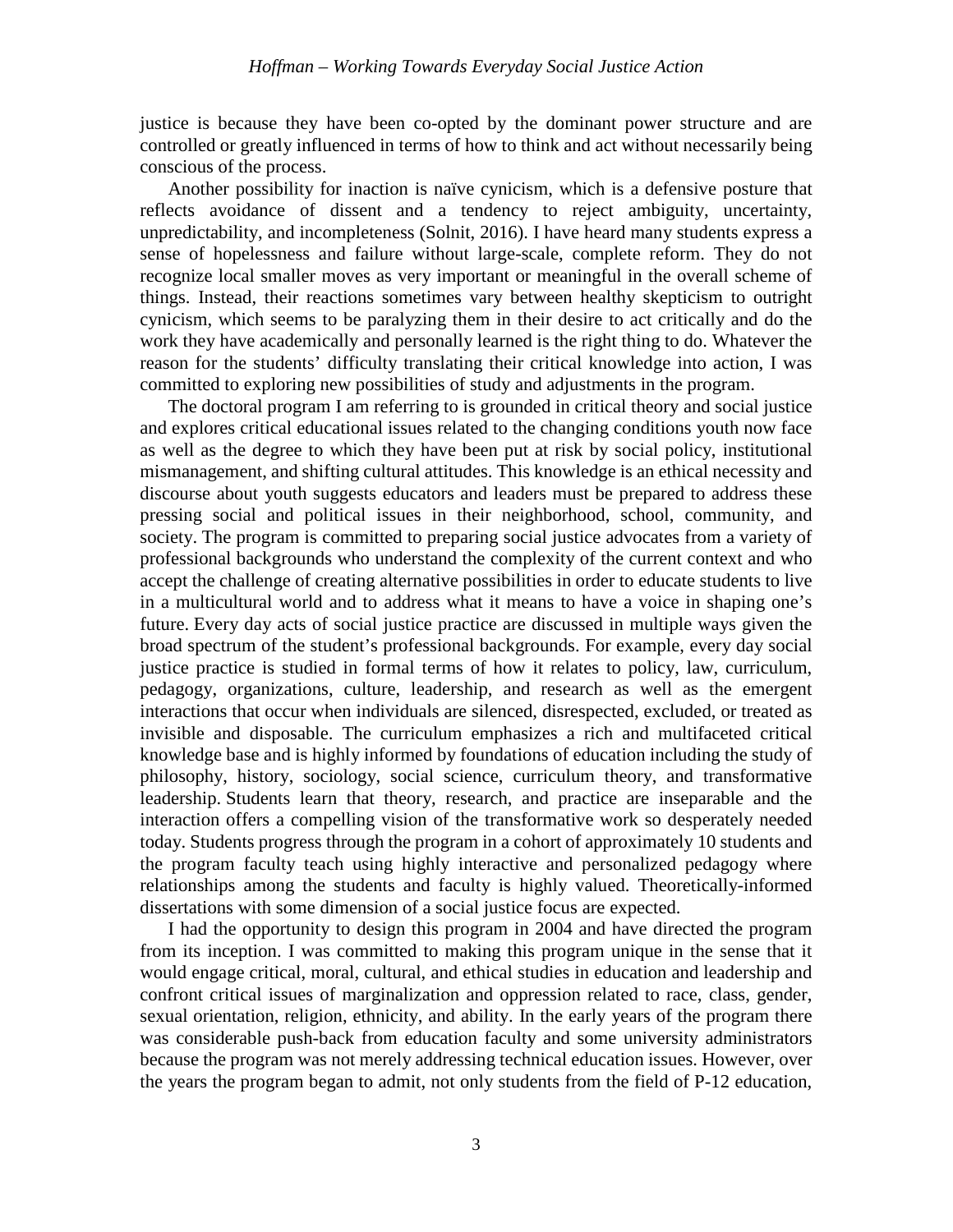#### *Journal of Critical Thought and Praxis*

but also higher education, criminal justice, business, and community and faith organizations and this seemed to help faculty and administrators understand the breath of our focus. Currently, I believe the program is well-established at the university; however, we continue to expect some level of challenge and questioning because we are not a typical or traditional educational doctoral program. This expectation requires us to be continually educative about the purpose of our work.

There have been 107 students in the doctoral program over the last ten years. 47% were students of color and the majority of the students who have been in the program have been clear about how difficult it is to translate their critical theoretical knowledge into social justice action. This is obviously a concern considering Freire (2008) considers praxis the integration of critical reflection and action. The students are honest about falling quite short on the integration of both. Therefore, as director and professor of this critical educational leadership doctoral program in a mid-sized Midwestern university, I needed to take a closer look at this important issue and during this process I have come to question two main points. The first has to do with the program in general in terms of how we engaged such a strong commitment to criticality. The issue is not about our commitment to criticalness and critical theory, but perhaps the program has been too entrenched in teaching critique and debunking and not enough about possibilities, matters of concern, and care as suggested by Latour (2004): "We need a new critical attitude rooted in new critical tools, a new definition of the critic, not as one who debunks, but as one who assembles" (p. 246).

As we adopted criticality as a foundation for the program, it is possible we offered it up as the only way to see the world or as having all of the knowledge needed for social change within that theoretical framework. It might have taken on a dogmatic tone suggesting to students this would provide all the answers, especially if we did not challenge the concepts of critical pedagogy itself. We also possibly assumed students would readily integrate the knowledge in such a way that it would produce their own meaningful action and transform their thinking and practice. However, I am not at all suggesting critique is not necessary and important. Foucault (1997) argues that critique is essential for individual freedom, avoiding a static view of situations, questioning the status quo, and analyzing what he identifies as "discourses of truth" (p. 386). Many of the doctoral students indicated that their previous preparation programs did not explicitly address critique and they found themselves too readily accepting what was taught. It became apparent to me that it would be worthwhile to explore more specifically how the program's coursework approached critique, what critical perspectives were being taught, and what might need to change.

The second point that emerged related to the manner in which obtaining critical knowledge was treated as the primary way through which the doctoral students would understand their agency to engage in social justice education and leadership. Although students were encouraged to acquire self-knowledge by exploring their personal histories and narratives, analyzing what they care about, and reflecting on how they are positioned in this work, they were not guided or encouraged to explicitly reflect on their own personal growth and transformation. There is more to the process than gaining knowledge through actual commitment to working towards social change. Certainly, learning critical content and knowing herself is important, but it is becoming evident that this knowledge alone is not sufficient for many students to transform into engaging in everyday social justice practice. Knowledge took significant priority in the program in terms of critical content as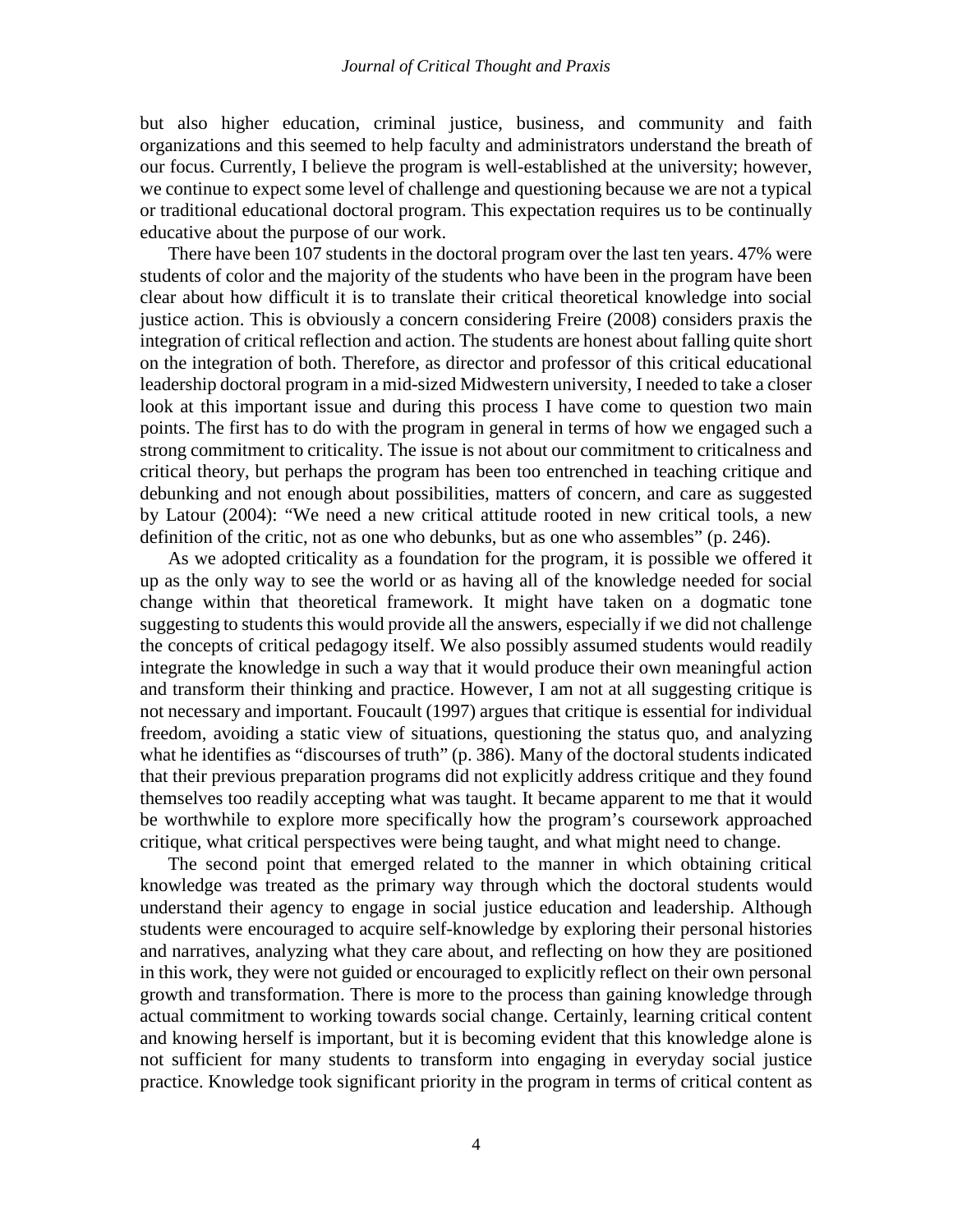well as personal understanding, which seems to be a rather limited perspective when given the program's commitment to preparing doctoral students to become social justice advocates.

These critical insights suggested areas in which I could adjust the focus and emphasis of the program. One area is to balance the heavy emphasis on critique, debunking, and certainty about critical theoretical concepts with additional frameworks that draw on additional specific postmodern and posthuman concepts. Although this is not absent entirely in the coursework, it is minimal compared to the emphasis on critique in critical theory. It seemed we needed more perspective on ambiguity, uncertainty, and contradictions as being part of a robust discipline and practice in order to help the students move away from simplifying the issues and reducing new possibilities. Students may latch on to a way of understanding things that is not necessarily incorrect, but may be limiting. It seems as if settling on one or two perspective gives them a sense of security and knowing, but does not encourage and open up new ideas or questions. Additionally, we did not focus much on the self-work of self-transformation, despite encouraging some self-reflection in the high academic coursework. The students learned a great deal of critical knowledge, but were not necessarily connecting it to their own lives or work in terms of their transformation. Pinar (2004) refers to the importance of *currere* in education, which suggests that students explicitly focus on the contributions academic knowledge makes on his or her life and self- development. I believe this needs to occur more deliberately in this program.

For these reasons, I decided to introduce Zygmunt Bauman's (2006, 2012) conceptual frameworks of liquid modernity and liquid fear, as well as Barad's (2007, 2008) frameworks of posthumanism and material feminism to build on the perspective of ambiguity, uncertainty, and open up new perspectives about how the universe works. I also began teaching about Foucault's (2005, 2010, 2011) concepts of care of the self and parrhesia to address the self-transformative study that seems to be missing from the program. My attempt is to assemble new ideas, concepts, and ways of thinking and move away from the heavy-handed critique as discussed by Latour (2004). Although I introduced the concepts in the order of liquid modernity and liquid fear, posthumanism, care of the self and parrhesia, I am not yet sure it makes a difference, although I will be looking into the order in the future. The hope is these concepts will disrupt what seems to be a narrow or rigid view and offer up some alternatives. I have integrated these concepts into my courses for three semesters now and continually explore with students their response and understanding of the additional direction in the program. The following sections will briefly discuss these concepts as well as some very initial responses from five doctoral students who have been very open about their fear, hesitancy, and cynicism in relation to speaking up in the face of injustice.

# **Liquid Modernity and Liquid Fear**

Zygmunt Bauman's (2012) perspective of liquid modernity and living in a liquid society seems helpful in assisting students in not only understanding fear, but also coming to understand what it means to think and live with uncertainty. *Liquid modernity*, a term he coined to replace post-modernity, is defined as the "growing conviction that change is the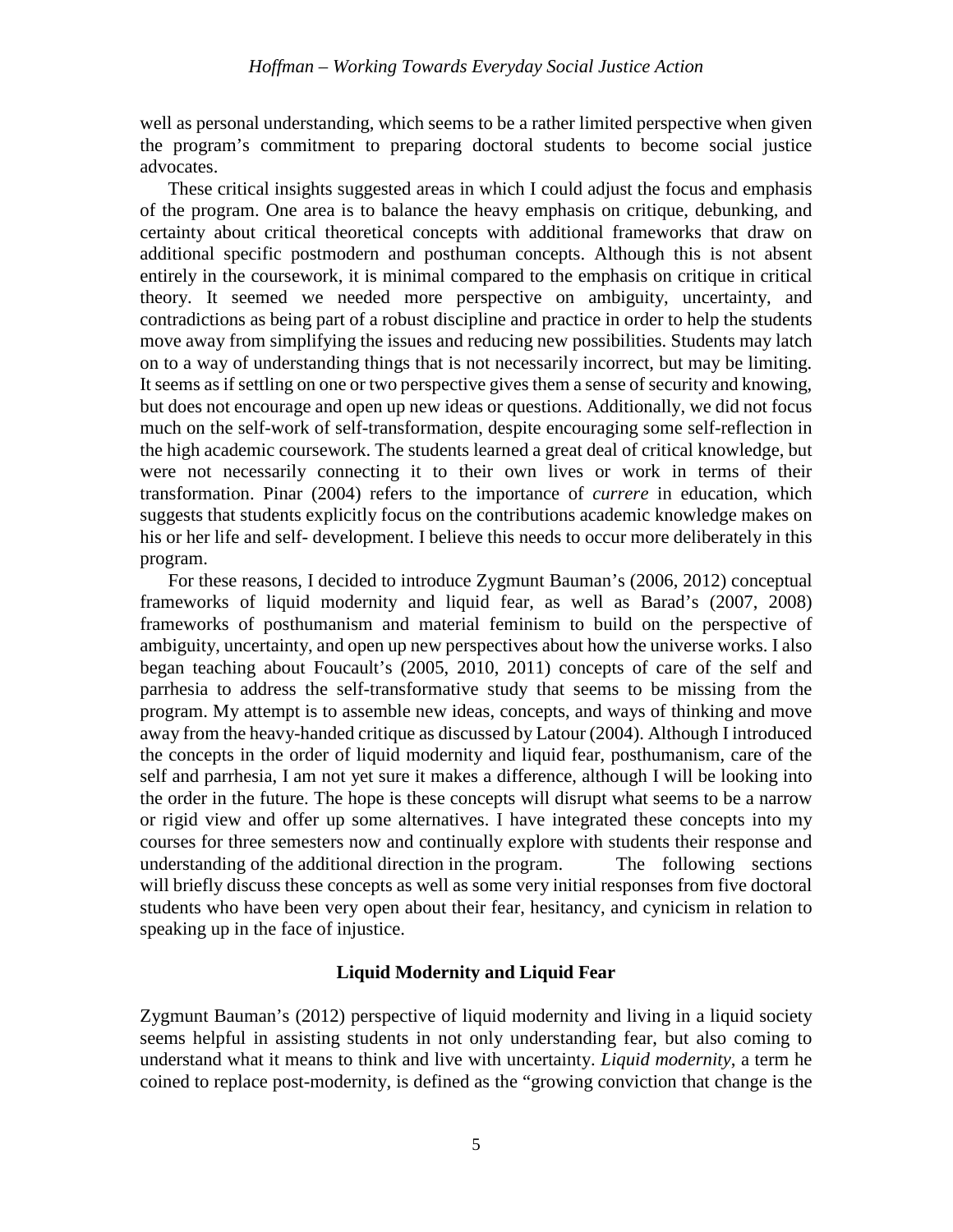#### *Journal of Critical Thought and Praxis*

only permanence, and uncertainty the only certainty" (Bauman, 2012, p. viii). These *liquid conditions* contribute to living a life where social forms, institutions, and relationships do not have enough time to *solidify* and therefore do not provide a sense of control or direction in making sense of and organizing one's life. Bauman stated that although forms of modern liquid lives may differ in many respects, what is consistent among them is their fragility, vulnerability, and inclination to constant change. There is actually no final state in mind or even desired now because of this constant state of flux. He describes this in the following way:

To put it bluntly, under conditions of "liquidity" everything could happen yet nothing can be done with confidence and certainty. Uncertainty results, combining feelings of ignorance (meaning the impossibility of knowing what is going to happen), impotence (meaning the impossibility of stopping it from happening) and an elusive and diffuse, poorly specified and difficult to locate fear; fear without an anchor and desperately seeking one. (Bauman, 2012, p. xiv)

Bauman (2006) suggested fear is what we call our uncertainty and is most intense when it is scattered, unclear, and unattached to a clear cause or reason. He refers to three overarching types of fear: (1) fear that threatens the body; (2) more generalized fear that threatens the social order in terms of security and survival; and (3) fear that threatens the social hierarchy, identity, and social exclusion. However, a process of "silent silencing" occurs whereby the fear becomes silenced and hidden and is actually a type of strategy people employ as a way to hold on to their sanity and find it bearable to live in such a fearsome world (Bauman, 2006, p. 6). Adding to the confusion, Bauman describes this process as living "in a fog" whereby it is possible to get a sense of some issues that are on the horizon (p. 11), so they are not totally hidden, but it is not possible to see beyond this more immediate view and thereby instill more fear because of lack of clarity and predictability. Not having this sense of control about what is happening or going to happen impedes our ability to act and creates a sense of impotence. Combined with living in an individualized society that is not conducive to actions of solidarity; it is somewhat more understandable how people today do not know how to cope and make sense of what is going on in his or her life.

In one of the courses, the students studied liquid modernity and discussed how it applied to their lives. The introduction of liquid modernity and liquid fear is intended to offer students an additional critical perspective about society and contemporary life. Learning about uncertainty and ambiguity in their life and how this influences their fear, views, and experiences might broaden their perspectives and open up new ideas about their life and work. It provides them with some type of conceptual grounding for understanding their fear, which may help them cope just a bit when facing their desire to speak up and act for social justice.

### **Posthumanism and Material Feminisms**

The work of Karen Barad (2007, 2008), a physicist and feminist theorist, provides another important paradigm for our students to consider as they strive for everyday social justice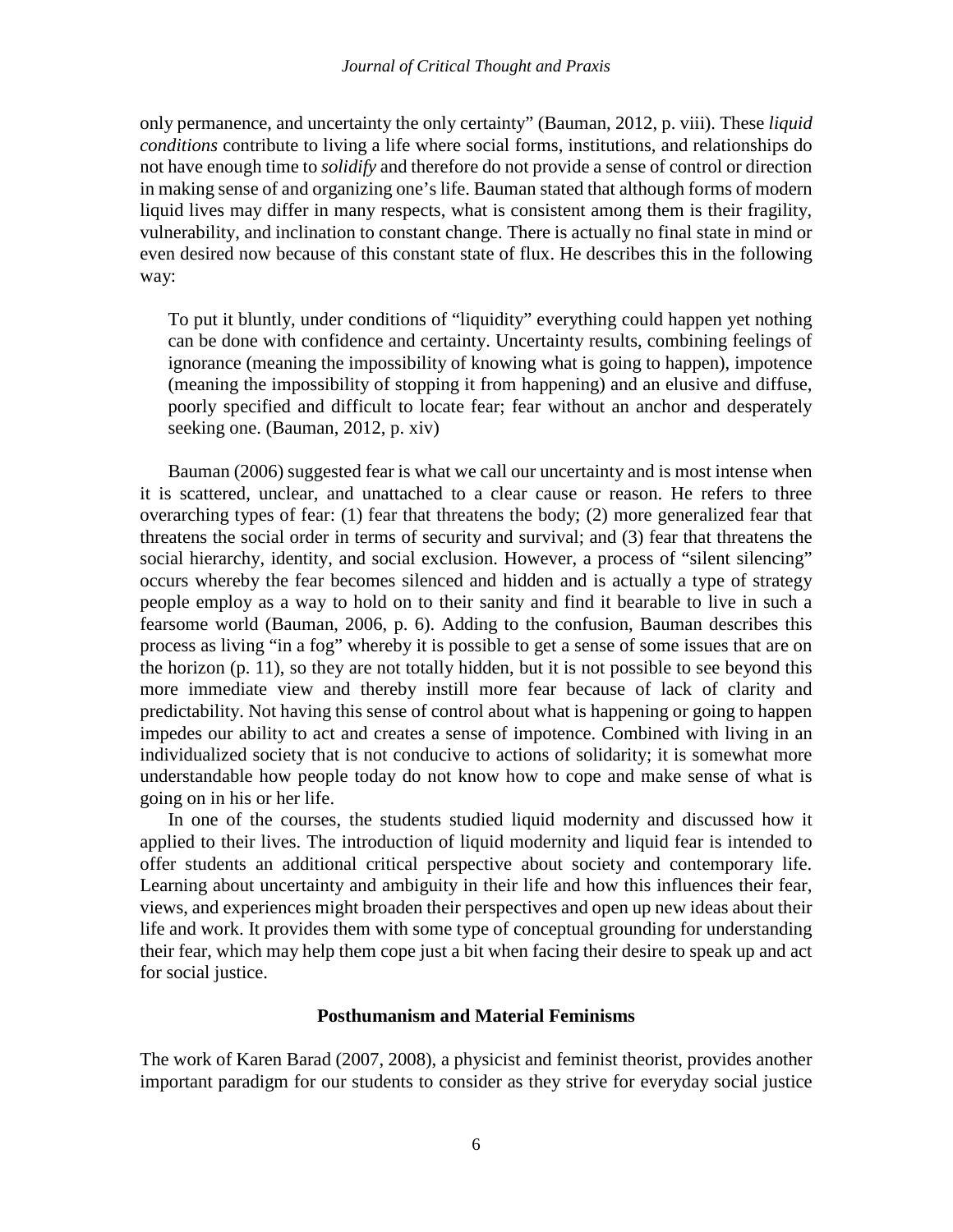practice. *Posthumanism* and *material feminism* frameworks question our humanist assumptions about the idea that human beings have the ability to not only act on the world, but to do so in a unidirectional manner with the material in the world (Jackson and Mazzei, 2012). One of the major points is that there is great power given to language, discourse, and cultural representation, while the concrete matter and materials in our surroundings are treated merely as context. This work moves beyond the privileging of representationalism and using language to determine what is real by including and simultaneously recognizing the material and non-human into our thinking about how the universe functions.

Barad (2008) challenged the notion that language and materiality are separate entities and uses Niels Bohr's quantum theory that propose, "things do not have inherently determinate boundaries of properties, and words do not have inherently determinate meanings" (p. 131). Bohr's view of the world was one of an ongoing open process where there is "intra-action" and re-configuring of meaning, properties, patterns, and boundaries producing new and multiple possibilities. The universe is seen as in a constant state of "becoming;" phenomena that are entangled, reconfigured, and rearticulated (Barad, 2008). Therefore, the concept of agency is broadened beyond the traditional humanistic notion that suggests acting on the world is entirely based on the actions of human beings. Agency within posthumanism and material feminist thinking is an "enactment, not something that someone has" (Barad, 2007, p.224). Agency is considered dynamic and involves an intraaction among the discursive and the material, assuring the material is now also seen as active in the reconfiguring of the world.

These concepts offer students a way to extend their thinking and understanding of the complexity of the universe, notions about agency, and recognition that the environment is much more than context but is actually equal to the influence of language and culture. Agency becomes something more than their own human actions and possibilities for transformation open up in all kinds of ways. The students may come to see so much more is going on in the world than their own humanistic ideas and actions. This might offer some relief from their fear and cynicism about the enormity of the problems in which they may feel solely responsible for having the answers. They might learn to look beyond their own humanistic ways and grapple with the power of other concrete forces all around them, which may offer a more robust view of their life and work. Although it is certainly possible this new perspective could add to their anxiety, it is also possible it may assist them in thinking more broadly, more creatively, and engage more possibilities and imagination when they face injustice and the need to act and speak up.

# **Care of the Self and Parrhesia**

Foucault's (2005, 2011) scholarship on care of the self and parrhesia is extremely relevant to the issue being explored with the doctoral students about their ability and willingness to act for social justice. Foucault (2005) discussed the history and difference between the concepts of "know thyself" (p. 3) and "care of the self." (p. 2). Briefly, the concept of "know thyself" in the Greek and Roman cultures in the 1st and 2<sup>nd</sup> centuries A.D. actually fell under the broader principle of care of the self," which indicated individuals should attend to, not forgot, to care for oneself. However, over the course of centuries and in Western thought, "know thyself" became more privileged and care of the self was less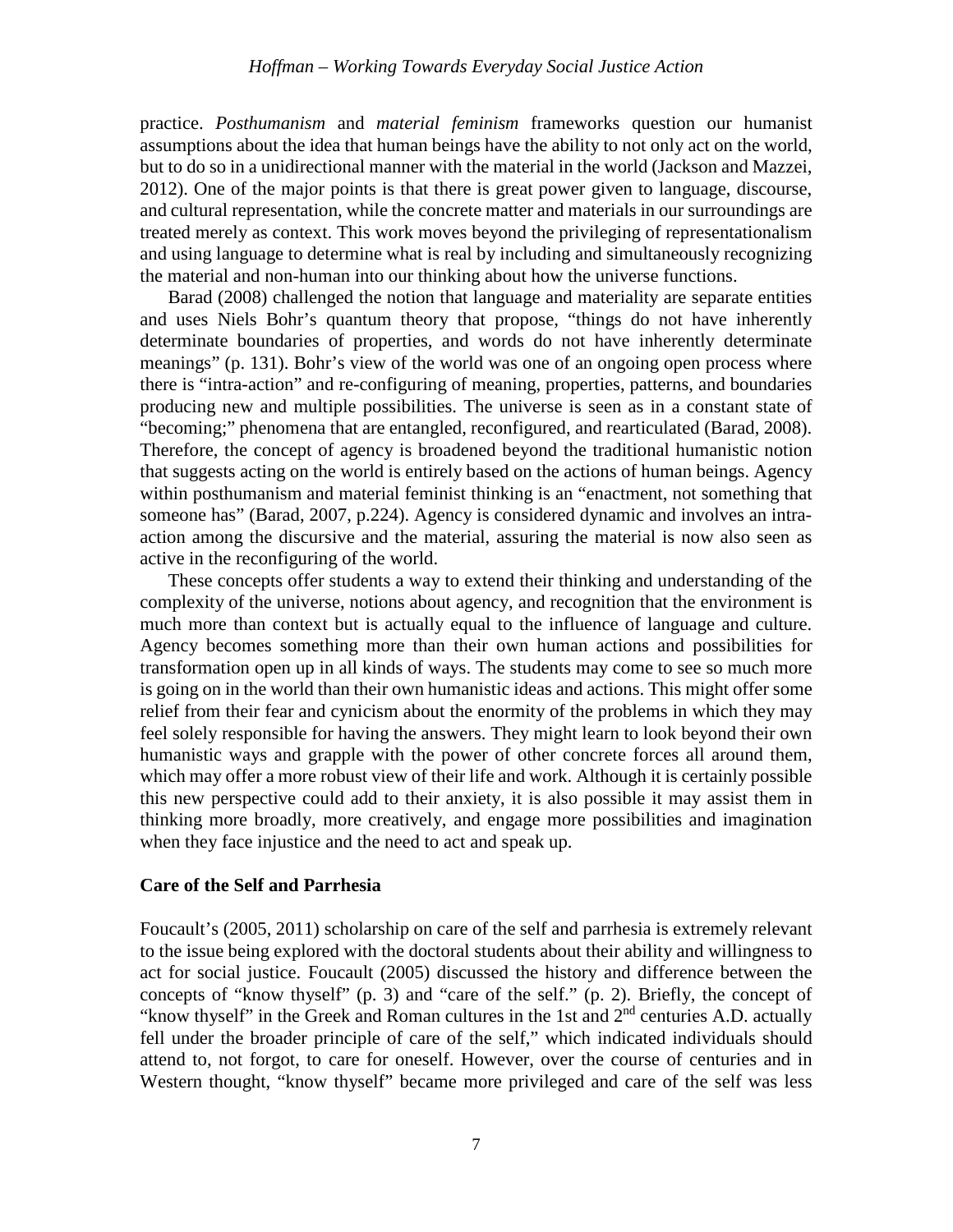valued and excluded from modern philosophical thought (Foucault, 2005). However, the ideas in care of the self appear quite important to review, especially because of the fear and cynicism felt and expressed by the students.

Rather than self-knowledge being the goal, care of the self emphasizes an individual's transformation, the transformation of others, and the transformation of the world (Foucault, 2005). Care of the self is not conceptualized as a quick technical event, but as a continual process over one's lifetime that occurs in relationship with people one knows and trusts. It is to be practiced by anyone, integrated into life, and not to be engaged solely for professional reasons. The individuals in the relationship guide one another, while not establishing one person to be in a dominant role. There is a critical tone involved such that it is more like questioning and correcting, but not like teaching or training. This critical reflection of our actions is a way of living, which involves constant attention to how our lives are lived.

The guidance necessary for care of the self requires what Foucault (2005, 2011) referred to as parrhesia. *Parrhesia* is "opening the heart, the need for the two partners to conceal nothing of what they think from each other, and to speak to each other frankly" (Foucault, 2005, p. 137). Foucault explained parrhesia in the following example:

Well, he must be shown that in actual fact he is doing what he does not wish and is not doing what he wishes. He is doing what he does not wish, that is to say he is doing something harmful. And he is not doing what he wishes, that is to say he is not advancing his interest as he thinks he is. (p. 140)

Foucault (2001) was not so much concerned about problems of truth, but rather with the problem of the truth-teller or of truth-telling. Although the concept of parrhesia is rooted in political practice and democracy, Foucault (2008) extended the idea to include how individuals govern their own lives. Parrhesia is considered a key component for the individuals in the relationship described above to speak the truth to and about each other.

Parrhesia is not considered a skill or technique, but is thought of as a stance, a virtue, and a modality of truth-telling. Foucault (2001) characterized parrhesia with the following descriptors: frankness, truth, risk/danger, criticism, and duty. Frankness means to say everything and not to hide anything. Truth refers to what the individual thinks is true and is to speak their own thoughts and opinions. Risk and danger occur when someone speaks the truth and faces consequences and requires courage to place oneself in such a position. Related is the notion of criticism that is directed either towards oneself or another where the speaker is in a less powerful position than the other. Finally, parrhesia is seen as a duty to improve or help oneself and others despite the possible risks and danger.

These ideas provide a framework for the doctoral students to not only reflect on and understand their fear and cynicism, but also actually act on transforming themselves to be and do more of what they say they believe in about their life and work. Although this may be very difficult given the frenzied pace of life many live in today, the concepts are compelling enough to explore. Contemporary relationships are often reduced to sound bites through social media, but it is possible the focus on transforming oneself through the care of the self and the truth required will be a highly valued and refreshing way of experiencing life.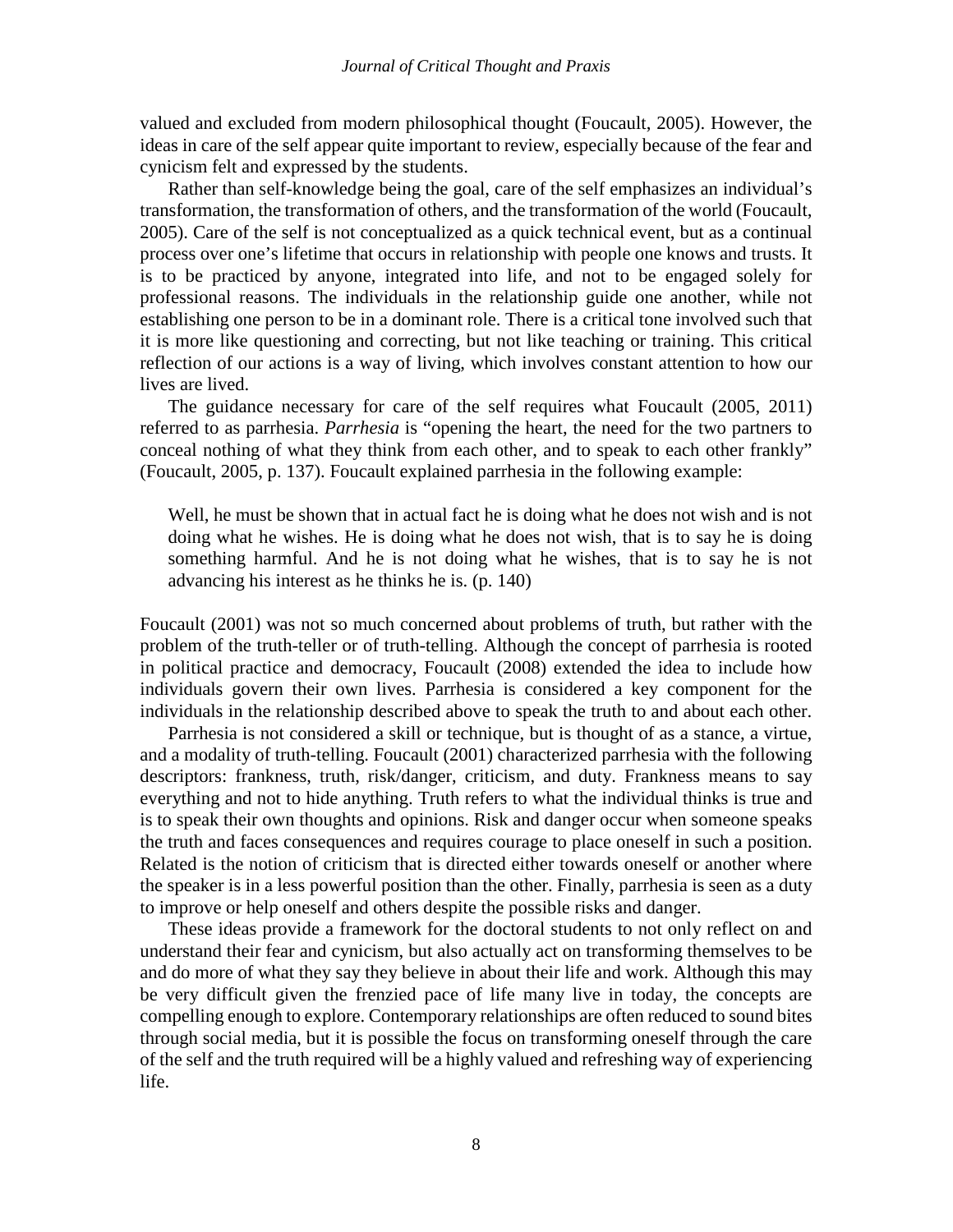The following section will discuss how five doctoral students responded after learning about these concepts. Their responses were interesting and potentially powerful in regards to their social justice action. However, I am not making any sweeping claims about a direct causal link between learning the concepts and transforming their actions. I believe their emerging responses and insights are worthy of discussion and further inquiry.

# **Students' Responses and Insights**

This type of inquiry is considered a critical case study, that is, "an empirical inquiry that "investigates a contemporary phenomenon (the "case) in depth and within its real-world context, especially when the boundaries between phenomenon and context may not be clearly evident" (Yin, 2014, p. 2). In other words, case study inquiry involves investigating in order to understand a real-world case within its context. Specifically, Yin (2014) stated that "a case study allows investigators to focus on a 'case' . . . such as in studying individual life cycles, small group behaviors, organizational processes, neighborhood change, school performance, international relations, and the maturation of industries" (p. 4). Yin highlighted six commonly used sources: documentation, archival records, interviews, direct observations, participant-observation, and physical artifacts. This inquiry incorporated student generated essays, blogs, observations, and dialogue. The overarching purpose for this case study was to gain the students' insights and thinking about acting in the face of injustice when interacting with critical, postmodern, and posthuman concepts.

This inquiry captured some initial responses from five doctoral students who are in different phases of the program. Students were selected through purposive sampling because they expressed interest in the topics and wanted to engage in further dialogue beyond the course, and because the participants represent some form of knowledge regarding what is being studied (Patton, 1990). Four of the students are completing their coursework; two are in their final year of coursework, one is in her second year, one is in his first year, while one student is at the beginning phases of his dissertation. The first and second year students are just beginning to explore these topics and recently emerged as interested study participants. Student names are replaced with pseudonyms. Their insights and voices are extremely valuable to help inform and guide the critical nature of the program.

### **Steve**

Steve is a White male who has been in education for 19 years. He has been a teacher, assistant principal and principal, and over the years he has become more dissatisfied with education. He began his doctoral studies in 2005 and became stalled along the way with job changes and personal upheavals and never nailed down a topic he was passionate about for his dissertation. I reached out to him one more time knowing our timeline was up this year and when we met it was clear he continued to be frustrated and disillusioned with the focus of his role as principal in a public high school. However, this time he said he was at a turning point and could no longer support the status quo, especially the over-emphasis on accountability and standardized testing. We discussed the concepts of care of the self and parrhesia because he communicated with great clarity his confusion with how he has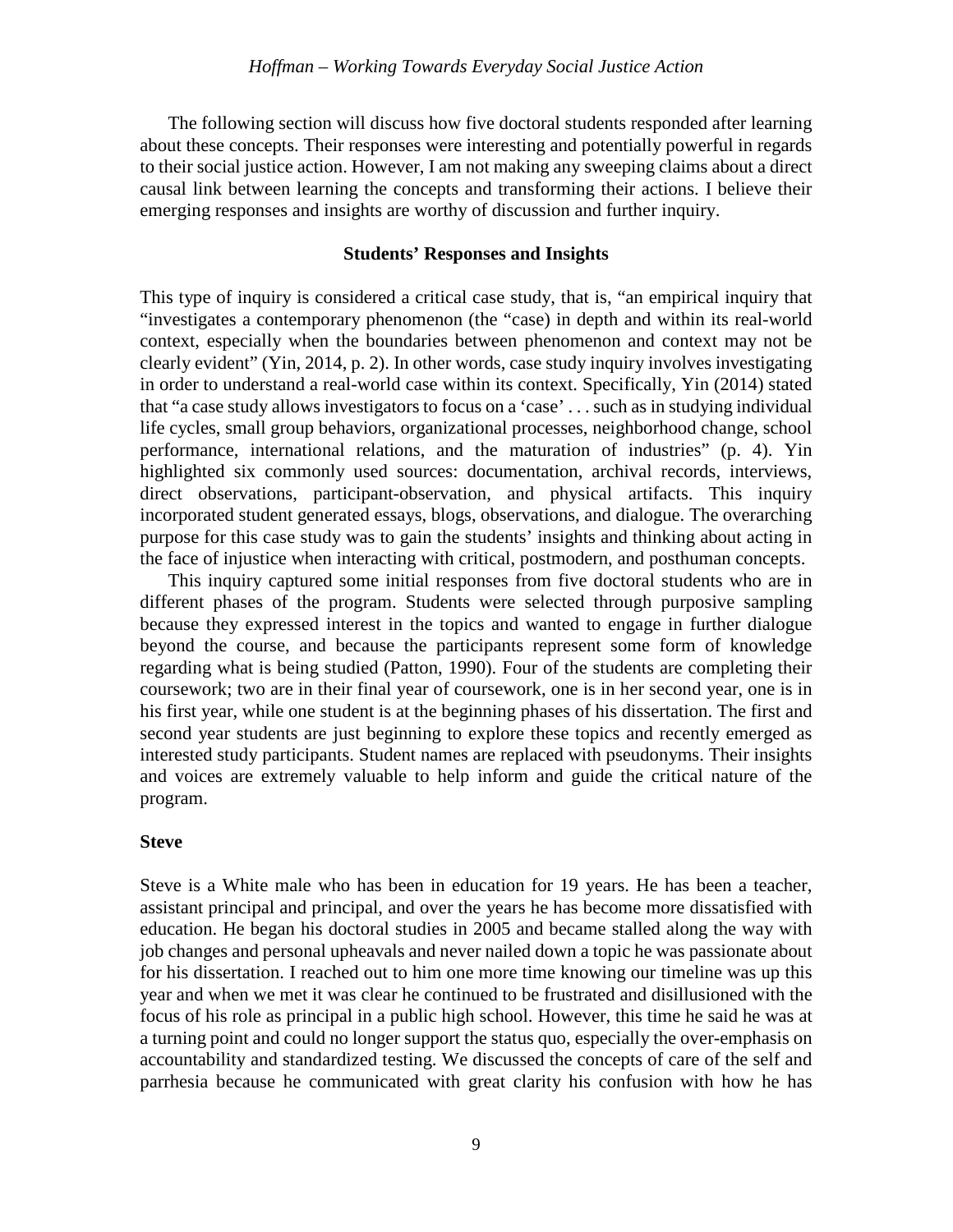personally supported school policies and practices that were actually quite harmful for students even after learning so much about critical theory and critical pedagogy. After discussion and reading about the concepts, he decided to do an autoethnography for his dissertation with a focus on his truth-telling and his journey in becoming the critical educational leader he so believes in. Following is a brief selected excerpt from his dissertation proposal:

I can confidently say that 99 percent of the time, educators feel trapped and don't know how to escape the imprisonment of accountability. In other words, people don't know how to tell the truth about their surroundings, and keep a career in a system where submission to authority and inhumanness are keys to success. Michel Foucault in, *Fearless Speech* (2001)*,* addresses the idea of parrhesia. The attempt within this article is to give educators a way to reach truth telling in a system where the truth is buried under data, and curricular practices that ban free speech and thought. In the world of education, it is commonplace for teachers and administrators to work within a system of policies and practices that counter their true beliefs about teaching students. The idea of parrhesia gives educators a courageous path to address a society with truth. Speaking the truth leads to self-care, where a person is able to be introspective, and develop an internal and external awareness of society. The finality of this autoethnography is to reach a moment of self-care. Self-care for me is measured on many different levels. First, I want my work as an educator to be directed toward efforts that respect the whole child, and evaluations of children are based on more than just test scores. Second, I have to gain the courage to communicate about the damages inflicted on students by standardized tests to people in positions of authority. Third, I accumulate the power to shape my educational existence through the details listed within this autoethnography, and use my knowledge to critique society and its power structures. Fourth, I align with other truth seekers to transform education into a process that values diversity and connects curriculum to the lived realities of the community served.

Steve ends the proposal with the following: "I hope that my story is a revelation of the truth, and a path to a better existence."

Steve definitely resonated with the concepts of care of the self and parrhesia as they seemed to capture exactly what he needed at that particular moment in order to move forward not only on his dissertation, but also in his career as an educator. He stated he was in a more stable place personally, which is likely to be a significant contributing factor for his focus, enthusiasm, and courage to explore his personal and professional journey. However, care of the self and parrhesia seem to have given him a sense of urgency to stop the cover up he has engaged in for too many years and begin uncovering the myths he sees governing the discourse and unjust practices in education.

# **Karen**

Karen is a White educator who has worked primarily in private schools for approximately 15 years. She is in her final year of doctoral coursework and was introduced to the concepts discussed in the above sections in one of her recent courses. Although not as developed as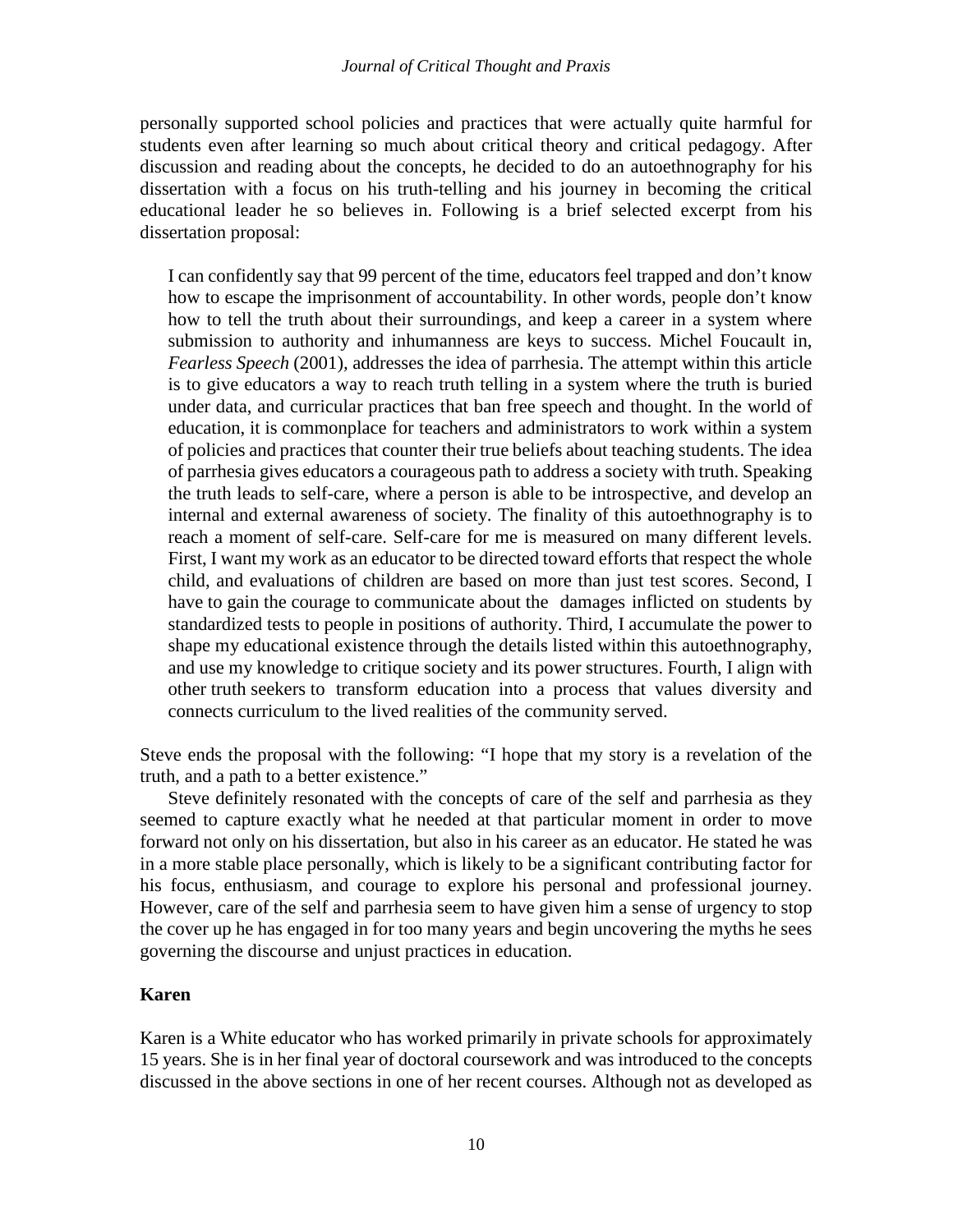Steve's dissertation topic, Karen is also leaning in a similar direction. She is dissatisfied with her own silence when she should have spoken up as well as her own cynicism and cynicism of many of her colleagues. At this point in time, she is extremely interested in integrating liquid modernity, parrhesia, and care of the self as a frame for her dissertation. It is a possibility she may work with a few educators who are interested in exploring their commitment to their personal and professional transformation as she also explores her own critical practice and transformation. Although the study may take a different direction as she continues to read the literature, Karen's study will definitely include these concepts and focus on some aspect of transformation and resistance.

Karen was also influenced by Barad's (2003) posthuman views about being a part of the world and not just removed observers of the world. She began to see herself in the world able to make a difference, rather than a cynical bystander. The concept of human and non-human intra-actions appeared to open new possibilities and as well as relieve her of the "pressure" of it all falling on the shoulders of the individual. She identifies herself as a highly cynical person and found the posthuman notions of complexity, openness, and incompleteness helpful when trying to live a life of transformative social justice work. She noted her cynicism tends to be informed by oversimplification, clear-cut binaries, and immediate results, which are often paralyzing and narrowing when attempting to engage in social justice action. Posthumanism appears to offer Karen a way to reflect on and hopefully move beyond her cynicism. In addition, the concept of liquid modernity was also intriguing for Karen. She felt it helped her understand why relationships are often so fleeting and superficial and how seeking predictability and certainty may be a losing battle. She indicated she is often cynical about these kinds of things and liquid modernity offered a different way of seeing how society works. I am again not making any sweeping claims about how these concepts will influence Karen's future everyday social justice action, however, it is obvious Karen is addressing her silence and cynicism in new ways and is committed to no longer standing by without doing something about unjust policies, practices, and behavior.

# **Maxine**

Maxine is a Black educator who has taught in public education for approximately 10 years. She is also in her final year of doctoral coursework and, like Karen, was introduced to the concepts discussed in this paper in one of her recent courses. Throughout her time in the doctoral program she has shared great frustration about the unjust practices and the lack of leadership in her school. Although she has attempted to question and challenge marginalizing policies, her ideas were seen as threats to the status quo. Therefore, she found herself retreating and shutting down because she could not stand to lose her job and didn't see any other option. When asked about the concepts in terms of influence on her thinking or behavior, she responded in the following way:

I think out of the three concepts I actually got the most from parrhesia. However, the self-care and the becoming idea helped me unpack things personally to help me feel like I am not drowning in a sea of sharks and that there are ways that I can stand up to those unjust practices. After reading about care of the self, at this point I know that I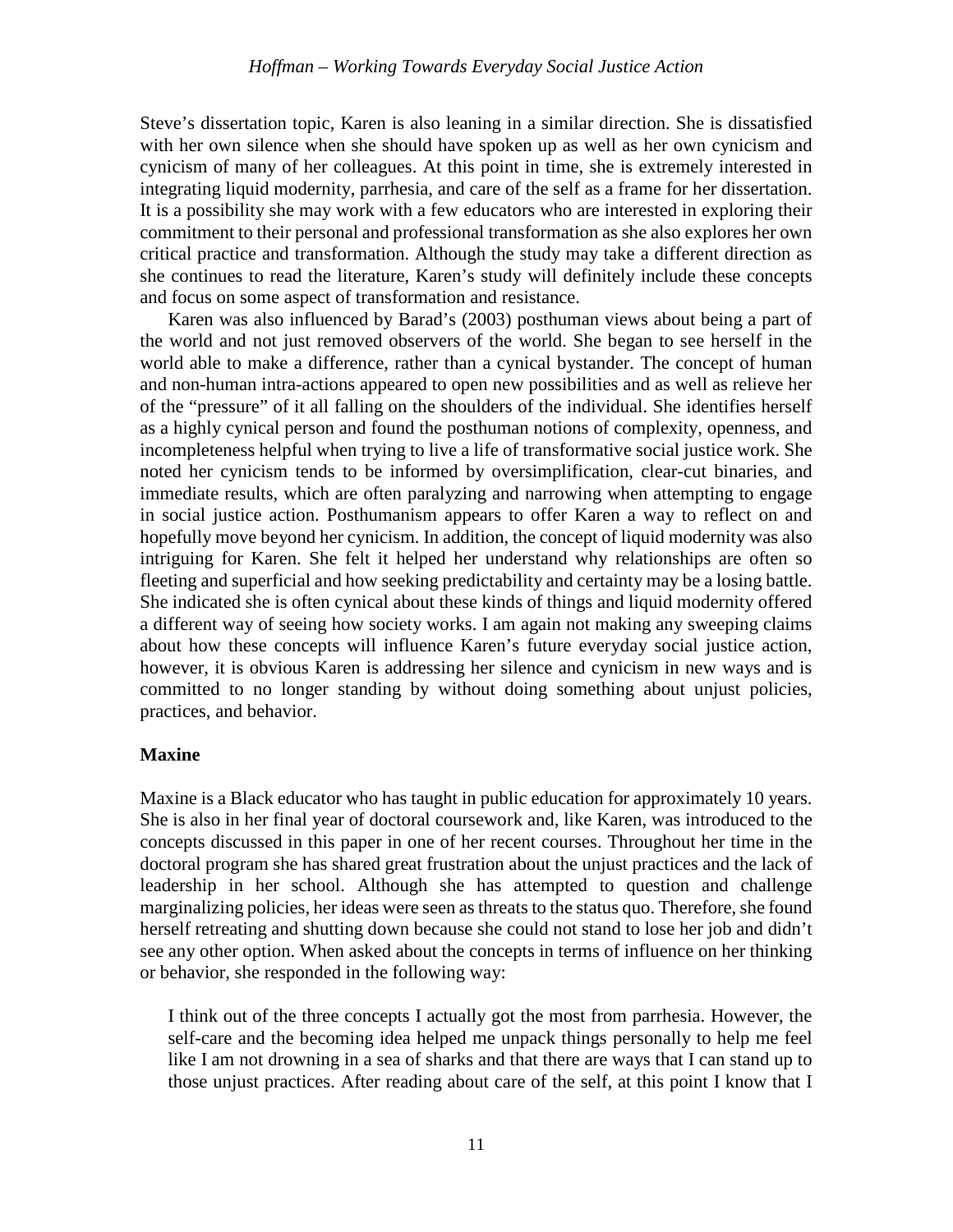can no longer walk around angry and feeling defeated. I know that I have a duty to myself first, students, the community, and society and I fully became aware of what I did not want to be. In beginning to care for myself, I have started to carve out my own lines, my own boundaries, and my own goals. By looking at the power structures present I began to realize it was time to start putting power back in the hands I which it should have always been, the students.

It should be noted Maxine has already established and achieved some of her newly created goals including removing herself from some highly toxic work situations and expanding her educational work possibilities with creative options that speak to her core value of social justice. She seems to have responded with great depth to the idea of being honest with herself and living a life more aligned with what she wants to be and do. Again, no sweeping claims about exactly where this will take Maxine, however, it is clear she is taking charge of her decisions and moving in a new direction.

# **Annette**

Annette is a White educator who has been in education for fifteen years and has served as a teacher and World Language Department Chair. As an administrator, she has seen firsthand how policies and practices that marginalize and oppress certain groups of students are often accepted without question. She has come to realize she is frequently complicit in promoting unjust practices because she also didn't question the purpose or meaning of some of the mandates or policies. When Annette read about parrhesia, she said it gave her grounding for needing to speak up as well as confidence this is the right thing to do. She indicated she actually started rehearsing in her mind how to question and challenge and then did so when the opportunity arose. Annette actually stated that this has been the most helpful and interesting concept she has studied during her two years in the program. She is definitely speaking up and sharing different perspectives that in the past she said she would not have done. Annette also shared the concept of parrhesia with a teacher and received the following email expressing her gratitude for the information:

I have given a lot of thought to our conversations and your feedback this year, and, honestly, it has helped change my perspective SO much on my voice and leadership role within my team, my department, and the school. Your memo about parrhesia prompted a lot of reflection and I thank you for your inspiration. Not to get too mooshy-gooshy, but you being my evaluator this year was seemingly meant to be! Thanks for any info you can share my way!

The concept of parrhesia has been extremely influential for Annette in her desire to become a social justice advocate and not turn away from conflict or controversy. She said she sees how she has changed in her leadership and is becoming more satisfied with her emerging social justice practice.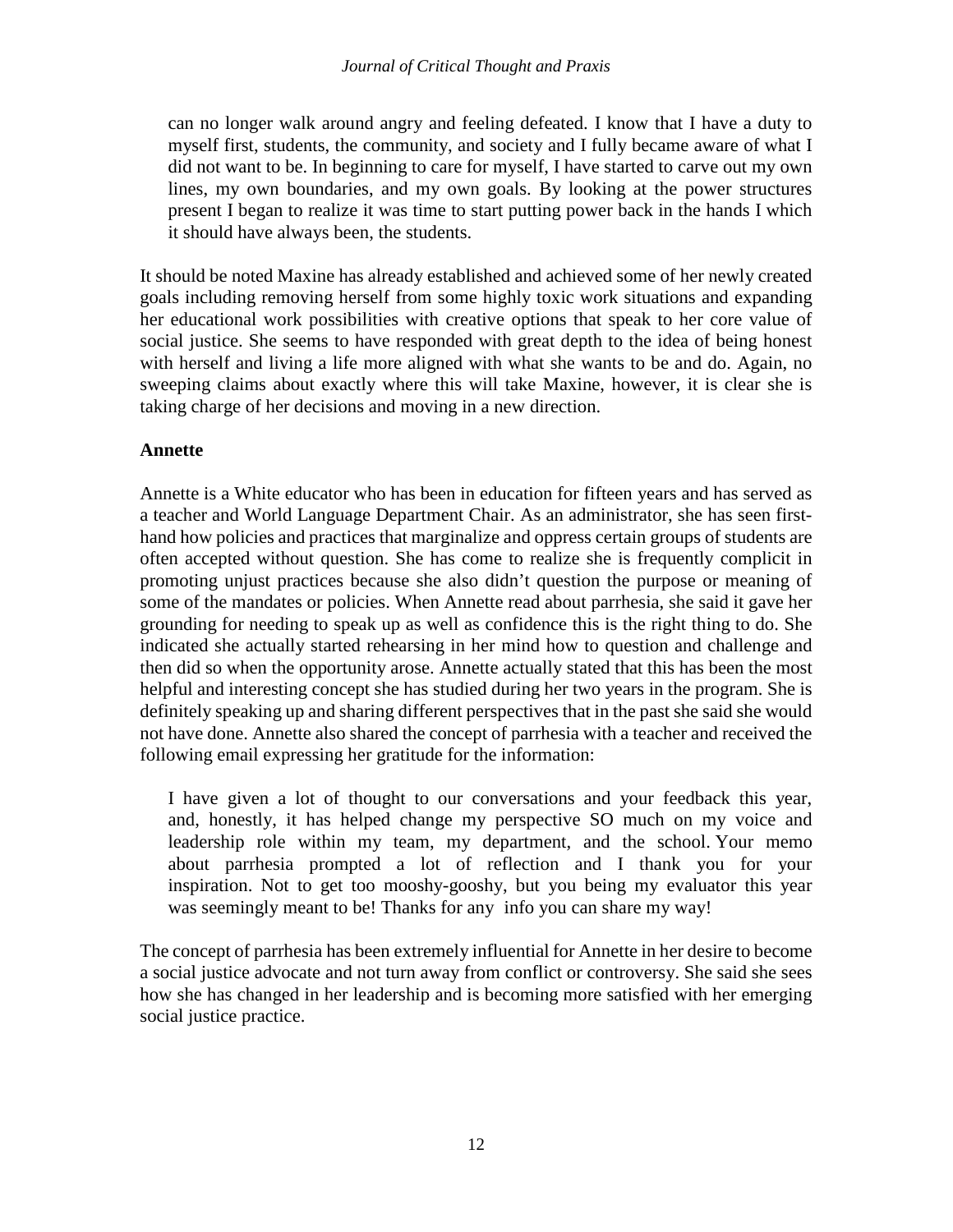# **Mark**

Mark is a White male who has been a teacher for eight years. He is highly critical of various unjust policies in his school; however, he has the freedom to teach critically in his classroom if he stays off the radar. Although he does engage social justice in his classroom, he has not visibly challenged school wide concerns until his enrollment in the program. Even though he is in the first year of the first semester of the program, he has devoured the content and consistently applies the ideas to his life and work. Due to his interest, he has read beyond the course readings on liquid modernity and liquid fear and has indicated he is going to use these concepts for his further studies. Mark is highly concerned about the ways students are often mistreated in schools and society and has a strong desire and commitment to being a social justice advocate. Although he is at the beginning of the program, he is already internalizing and applying his learning as noted in the following reflection that occurred regarding a school meeting the day after the presidential election:

So we had a meeting this morning to "discuss" the election and student reactions to it and what we should do as a faculty. It was led by the president. Most of the faculty didn't speak up... I found myself vocalizing that nothing we do in the classroom is neutral and there is no reason to pretend it is and that as teachers we are activists by nature and we need to fight the normalization of racism and sexism that are dominant in our society by checking the language and actions we hear/see from our students as well as from ourselves. I think I would have felt maybe 50% of those things back in July, but I would not have spoken up. I like the way the program is changing me. Thanks for that.

Mark is committed to connecting his learning to his life and work and this is emerging very early in the program for him. He is actually excited about his new insights and ideas and is confident that challenging the status quo is the right and only thing to do.

# **Learnings and Thoughts**

These five students are developing a strong critical theoretical foundation and believe in the need for significant social and educational transformation, however, during their time in the doctoral program they identified how their fear, hesitancy, and cynicism have held them back from acting in the face of injustice. Having observed this pattern develop over the 10 years of directing the critically based educational leadership doctoral program, I decided this issue needed to be explicitly addressed. As discussed, several additional critical perspectives were introduced to the students with the goal of bridging the gap between critical theory and social justice practice. The emerging narratives of these five students provide a snapshot of some beginning inroads into their becoming the social justice advocates they envision.

Steve responded strongly to Foucault's concepts of parrhesia and care of the self by actually using them to frame and inform his dissertation. The time is now right for him and he feels a sense of duty to be honest to himself, students, and other educators and leaders. He has a great deal of critical knowledge and content and now will hopefully gain a sense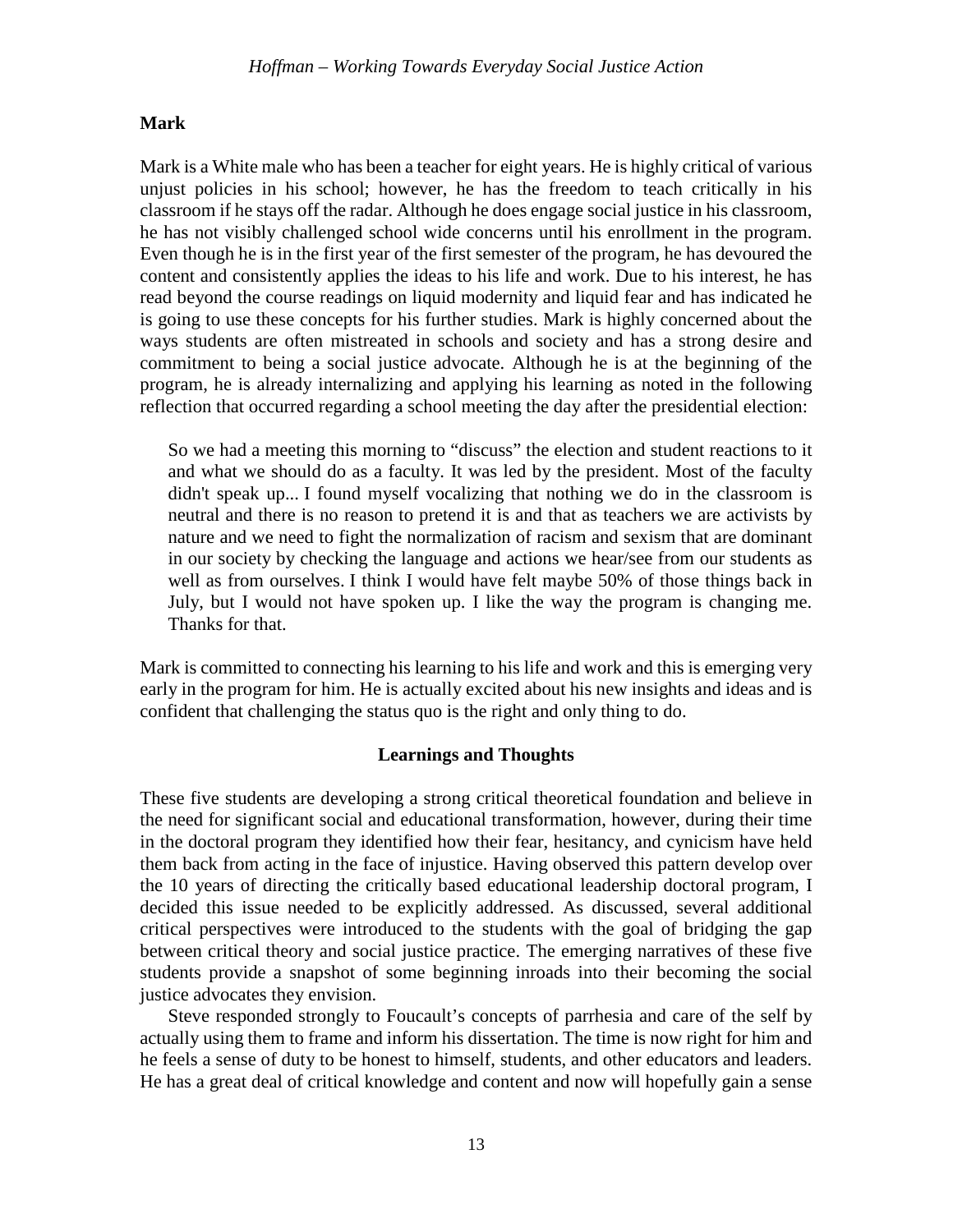of his personal transformation. Karen was enthusiastic about all of the new concepts and how they challenged her identified cynicism. Liquid modernity reminded her of the uncertainty and unpredictability in today's world and the fear associated with this type of living. Posthumanism and material feminisms seemed to alleviate her of the pressure to assume individual responsibility for "having the answers and plans" to know how to intervene in the injustices. This knowledge worked together with her interest and need to not only focus on transforming practices, but to take time to take care of and transform herself, especially in the area of her cynicism. Maxine came to realize she needed to be honest to herself and figure out what is needed for her to act more fully as a social justice educator. Parrhesia and care of the self seemed to give her permission to take steps that would work toward her complete commitment to social justice and she has done just this already. Annette found parrhesia extremely powerful and has begun to change her practice of being silent to questioning and speaking up. She has also shared the concept with a teacher she supervises who also indicated the concept has caused her to rethink her own practices. Mark is extremely interested in liquid modernity and liquid fear and is connecting his new learnings to his life and work and bringing up topics and questions he would not have previously addressed.

As I have said before, I am not making any overgeneralizations or sweeping claims about the power of these particular concepts, but the conversations are definitely different and students are approaching their critical reflections in a different way. They are not just focused on knowing critical content or their own personal knowledge, but they now see themselves as a work in progress in a complex universe and have the desire and commitment to transform themselves in the process to more fully work toward social justice ends. Students are engaging in praxis as defined by Freire (2008), which requires the integration of critical reflection and action. Although this was not totally absent previously, there is more explicit and focused attention to their action and connection to their critical academic learning. In addition, even though there continues to be a significant amount of critical critique and analysis because that is still needed and valued (Foucault, 1997), there is definitely increased dialogue and openness to interrogating new ideas about new possibilities and integrating concepts and assembling new perspectives as discussed by Latour (2004).

I suggest there are several important points to be made about this additional emphasis in the doctoral program. First, while providing depth in content of critical theory, with all of the critique and discussion of possibilities to make it robust is absolutely necessary and will continue, it was not sufficient for these five students to translate their critical knowledge and ability to publicly act on social justice issues into everyday social justice practice. The additional critical postmodern and posthuman perspectives enhanced the views they have of the world, with all of its uncertainty, unpredictability and complexity, as well as their place in the world in terms of their own transformation. The students loosened up on their tight grip of believing there are certain standard, universal ways of knowing and predicting what to do. Liquid modernity and liquid fear exposed them to the reality and difficulty living in an uncertain, ambiguous, and unpredictable world, while at the same time relieved them from the myth that they should know exactly how to work and live. Although they should be thoughtful and informed in their decisions and actions, they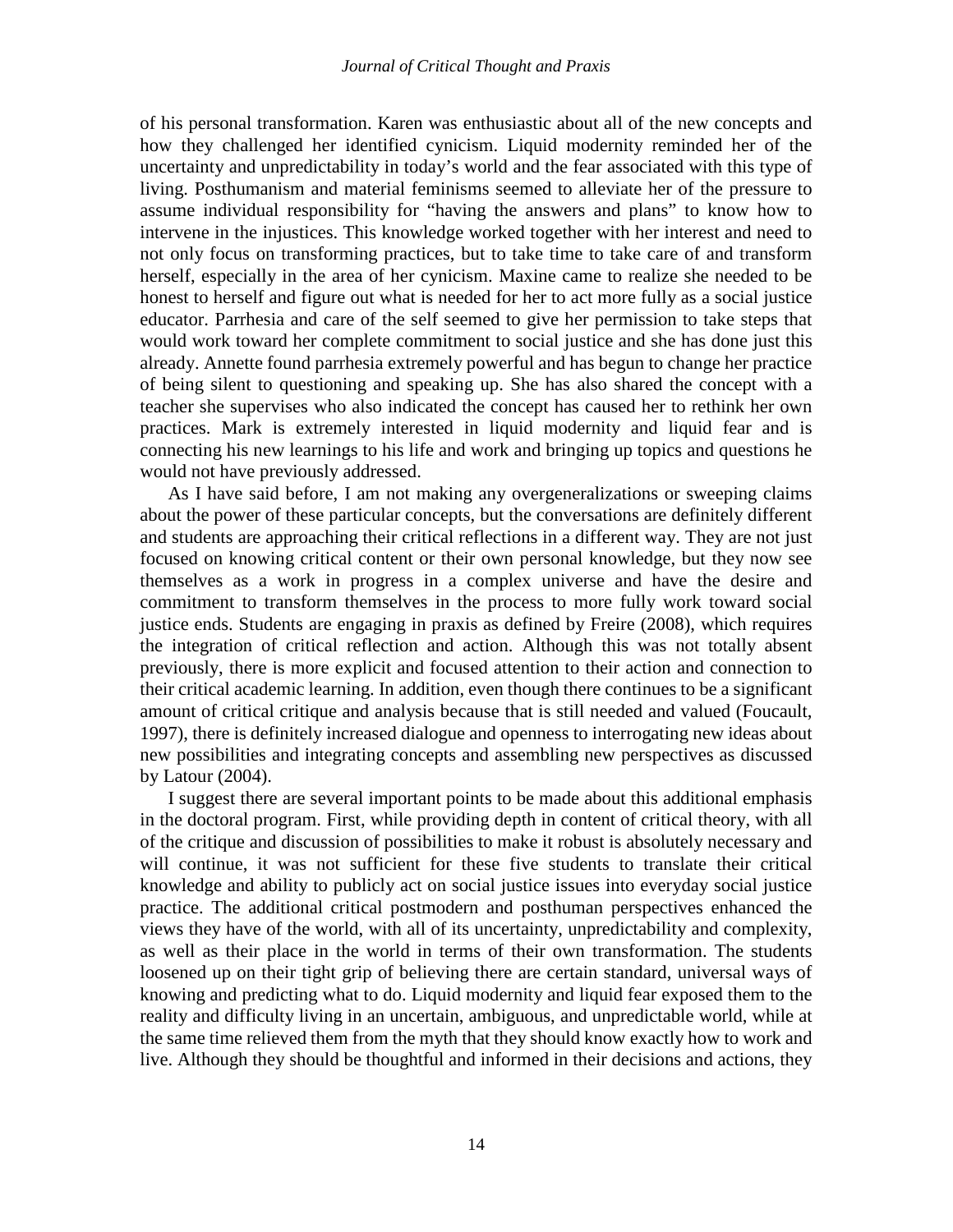know they cannot truly predict what will happen, so the idea of risk becomes a bit less frightening because we never know everything anyway.

There are too many possibilities that *intr-act*, as Barad (2007, 2008) would say, that we just cannot see or know with certainty. The concept of agency takes on new meaning by moving beyond humanistic assumptions, where humans act in a unidirectional manner on the world, to posthuman notions where there is reciprocity and "intra-actions" among various properties and people. This pushed the students to reframe the idea that there should be some type of universal plan for addressing these serious issues and look beyond simple solutions. For example, Steve recalls a situation several years ago, when he went against the grain in a school community meeting and was certain he would be reprimanded by the principal or possibly even released. However, what actually happened is the community members applauded Steve for his perspective and insights and came to further recognize Steven's depth of commitment to the school, community, and students. Steve did not recognize the power of that experience until now when he has come to deeply understand the nature of living in a "liquid modern world" and realizing how our universe acts in nonpassive ways to create endless possibilities. Steve was certain there would be horrible fallout and thought he just caught a random break for once in his life. He now understands that even though not everything may work out like it did in that scenario, he absolutely cannot be held back by what awful things he has in his mind that he thinks are certain to happen. Even though the fear of acting and taking risks may not disappear totally, the students are no longer totally paralyzed in acting, even if it is in small ways, for what they believe is right to do.

Second, these students resonated greatly with the need to address their own truths and honesty and work on their own personal transformation. Though doctoral students are appropriately expected to study scholarly texts, write scholarly papers, and engage in scholarly studies, there is a need for a more prominent place for personal transformative work as well in order to address the critical reflection and social action gap. While the current emphasis in the program focusing mostly on self-knowledge is absolutely necessary and meaningful, it is not sufficient; self-transformation needs to be explicitly incorporated. Even though they may feel as if they do know themselves, it is not the same as exploring how to transform and become. There was a sense of liberation when the students studied care of the self and parrhesia when they recalled how often they silenced themselves in fear of retribution. These were powerful moments for the students because when they discussed their tendency to be complicit and silent, it was not how they wanted to view themselves or their work. This work on self-transformation is striking a chord with these students and is more powerful now than ever before given the uncertain and divisive world we live in today. Focusing on oneself in dialogue with others who are honest and trustworthy and committed is not a common occurrence these days and it will be interesting to see how this process progresses.

Third, I am convinced now more than ever before this expanded focus in the program is necessary. Incidents of hateful harassment now number 701 since November 8, 2016, Election Day, as reported by The Southern Poverty Law Center (2016). The report indicated the following: anti-immigration incidents remain the top type of harassment reported and that nearly 40 percent of all incidents occurred in educational (K-12 schools and university/college settings. Incidents by type ranked by number include: anti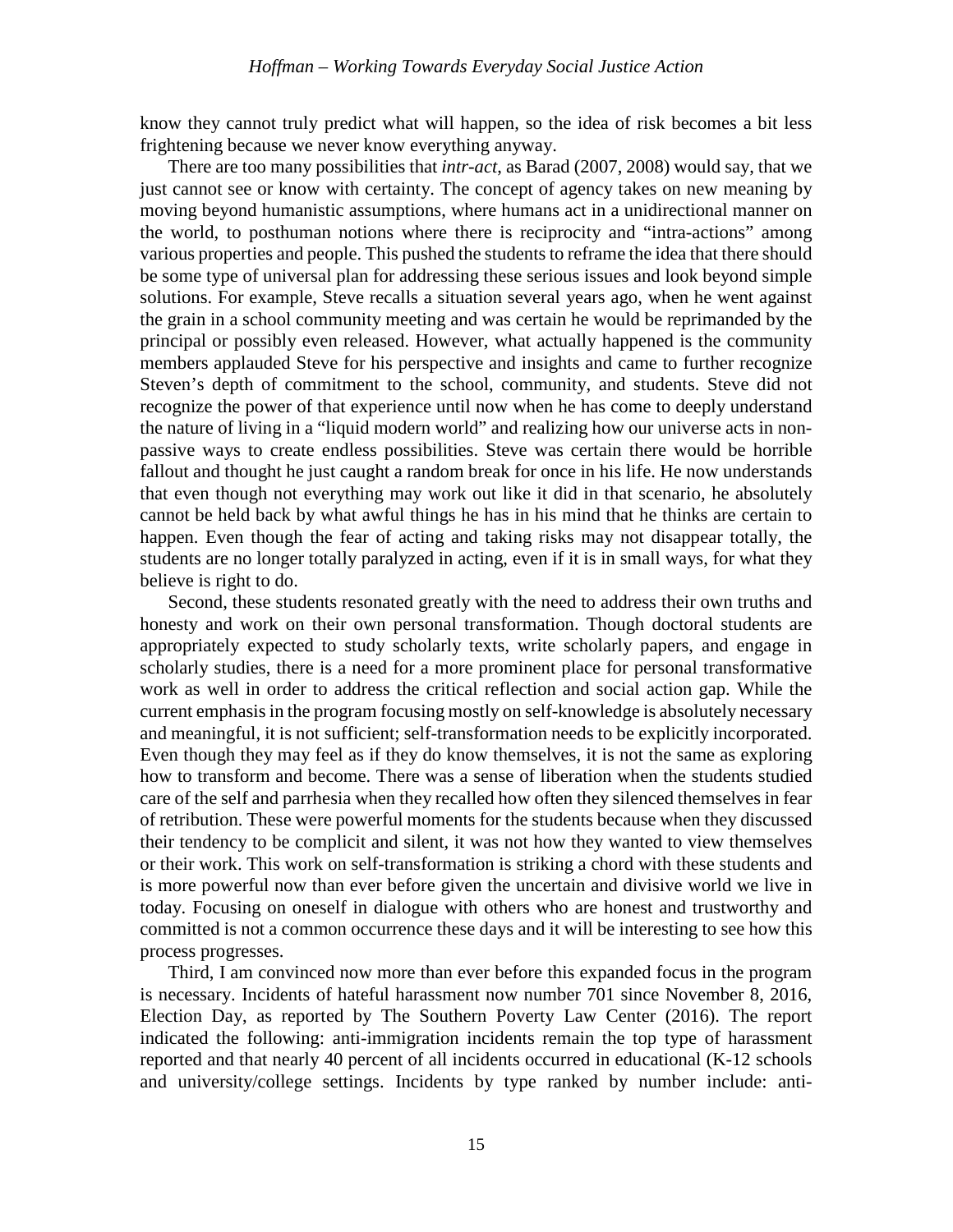immigration (206), anti-Black (151), anti-LGBT (80), swastika vandalism (60), anti-Muslim (51), and anti-woman (36). We live in a society now where facts do not hold much value, knowledge has become to mean almost anything, and the rhetoric of the reportedly named alt-right movement is explicit about their bigotry and xenophobia. It is imperative to be informed and act and the following quote from Freire (1970) is highly instructive given the complexity of our current socio-political context:

Curiosity about the object of knowledge and the willingness and openness to engage theoretical readings and discussions is fundamental. However, I am not suggesting an over-celebration of theory. We must not negate practice for the sake of theory. To do so would reduce theory to a pure verbalism or intellectualism. But the same token, to negate theory for the sake of practice, as to run the risk of losing oneself in the disconnectedness of practice. It is for this reason that I never advocate either a theoretic elitism or a practice ungrounded in theory, but the unity between theory and practice. (pp. 18-19)

## **Conclusion**

Over the years, students in the program have been frustrated with their limited social action and one student even said it would be a tragedy to graduate from this program with such depth of critical knowledge and not make a difference for the public good. This realization has not only expanded the emphasis in the program, but it has also shifted my own confidence in knowing this is an academic necessity. I now see how the program can continue to be highly theoretical and at the same time be extremely personal. I believe it will not only be informative for the students, but I am also hopeful it will be fulfilling and nourishing so they find their way to become the social justice advocates they strive to become. I believe everyday acts of social justice will take on a broader and deeper meaning and become internalized in how our students, and of course myself as well, live our lives.

In conclusion, this exploration has been very meaningful and important for me as the director of a program that has prided itself on its strong and comprehensive critical theoretical foundation. While the deep critical theoretical foundation will not change, what I have learned is the importance of enhancing the preparation for students to address their fear, hesitancy, and cynicism through different, but complimentary, postmodern and posthuman critical theoretical frameworks and concepts. The doctoral students want to act on everyday social justice issues and do what they believe is right and this programmatic expansion and focus offers hope for bringing this to fruition.

## **Acknowledgements**

Thank you to the committed and courageous doctoral students for pushing their own boundaries and beliefs and taking on such complex personal and professional challenges.